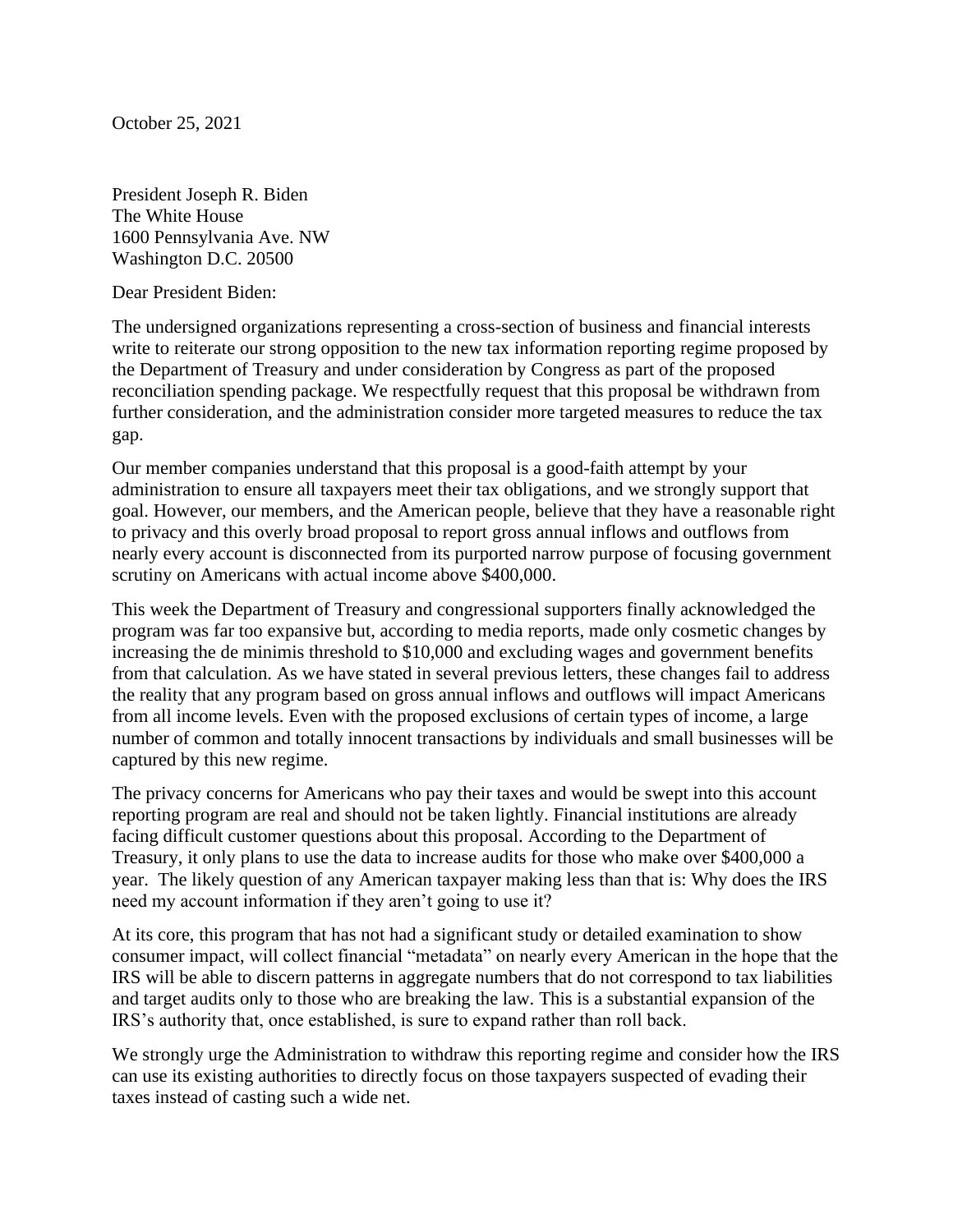Thank you for considering our perspective, and we stand ready to provide more details on our specific concerns at any time.

Sincerely,

ACA International Agricultural Retailers Association AICC, The Independent Packaging Association Air Conditioning Contractors of America American Farm Bureau Federation American Bankers Association American Council of Engineering Companies American Financial Services Association American Hotel & Lodging Association American Land Title Association American Lighting Association American Mold Builders Association American Rental Association America's SBDC Angel Capital Association Asian American Hotel Owners Association Associated Builders and Contractors Associated Equipment Distributors Auto Care Association Commercial Food Equipment Service Association Community Development Bankers Association Construction Industry Round Table Consumer Bankers Association Convenience Distribution Association Credit Union National Association Decorative Hardwoods Association Energy Marketers of America Family Business Coalition Financial Executives International Gases and Welding Distributors Association Global Cold Chain Alliance Hardwood Federation Heating, Air-conditioning, & Refrigeration Distributors International ICSC Independent Bakers Association Independent Community Bankers of America Independent Electrical Contractors Independent Insurance Agents & Brokers of America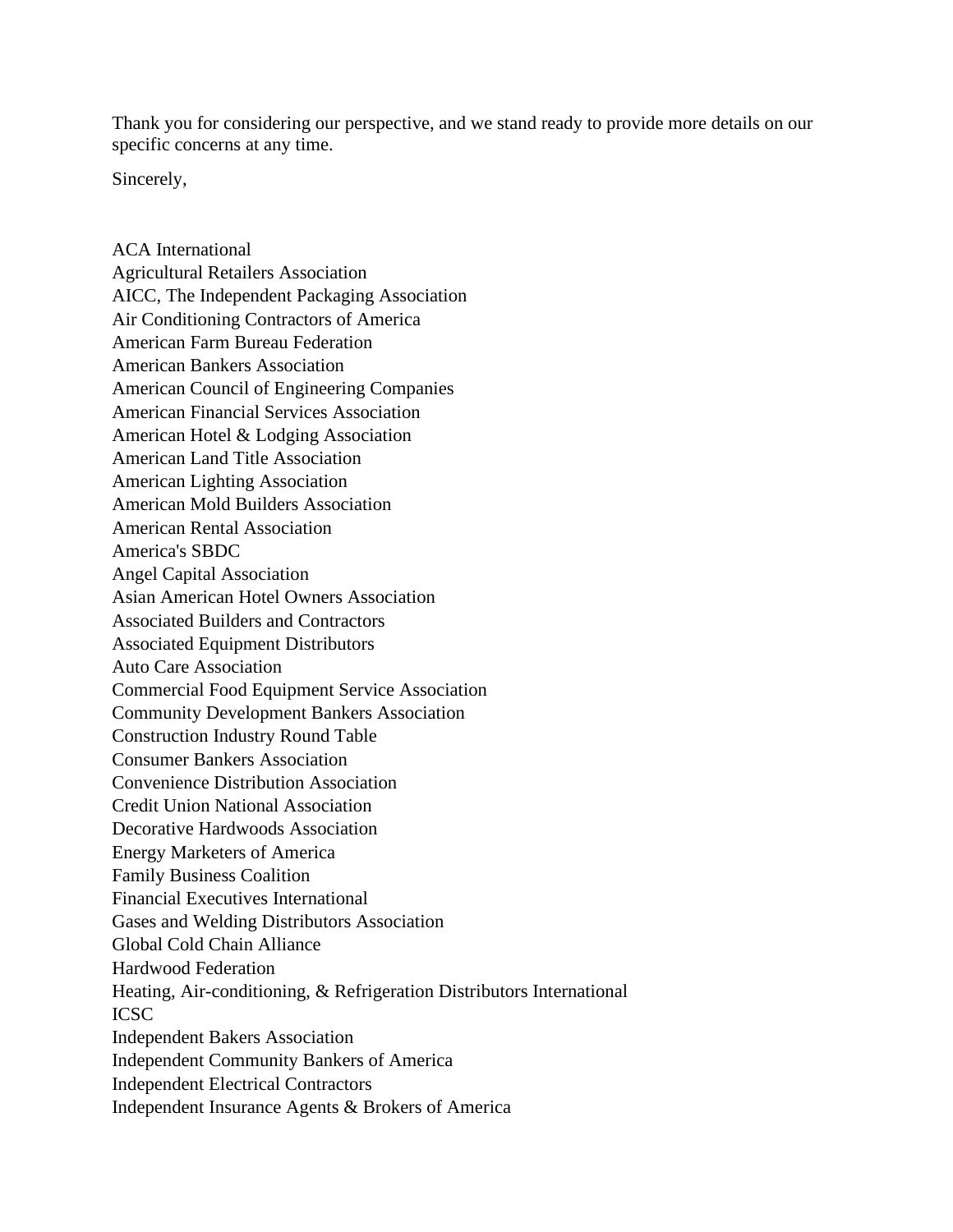Independent Lubricant Manufacturers Association Industrial Fasteners Institute Innovative Lending Platform Association Innovative Payments Association Institute of Scrap Recycling Industries International Foodservice Distributors Association International Franchise Association International Warehouse Logistics Association Main Street Employers Manufactured Housing Institute Metals Service Center Institute Mid-Sized Bank Coalition of America Mortgage Bankers Association Motor & Equipment Manufacturers Association National Association for the Self-Employed National Association of Chemical Distributors National Association of Electrical Distributors National Association of Federally-Insured Credit Unions National Association of Independent Life Brokerage Agencies National Association of Industrial Bankers National Association of Insurance and Financial Advisors National Association of Professional Insurance Agents National Association of REALTORS National Association of Sporting Goods Wholesalers National Association of Wholesaler-Distributors National Bankers Association National Beer Wholesalers Association National Community Pharmacists Association National Cotton Council National Electrical Manufacturers Representatives Association National Federation of Independent Business National Grocers Association National Independent Auto Dealers Association National Marine Distributors Association National Ready Mixed Concrete Association National Roofing Contractors Association National RV Dealers Association National Small Business Association National Stone, Sand & Gravel Association National Tooling and Machining Association North American Association of Food Equipment Manufacturers North American Die Casting Association Outdoor Power Equipment and Engine Service Association